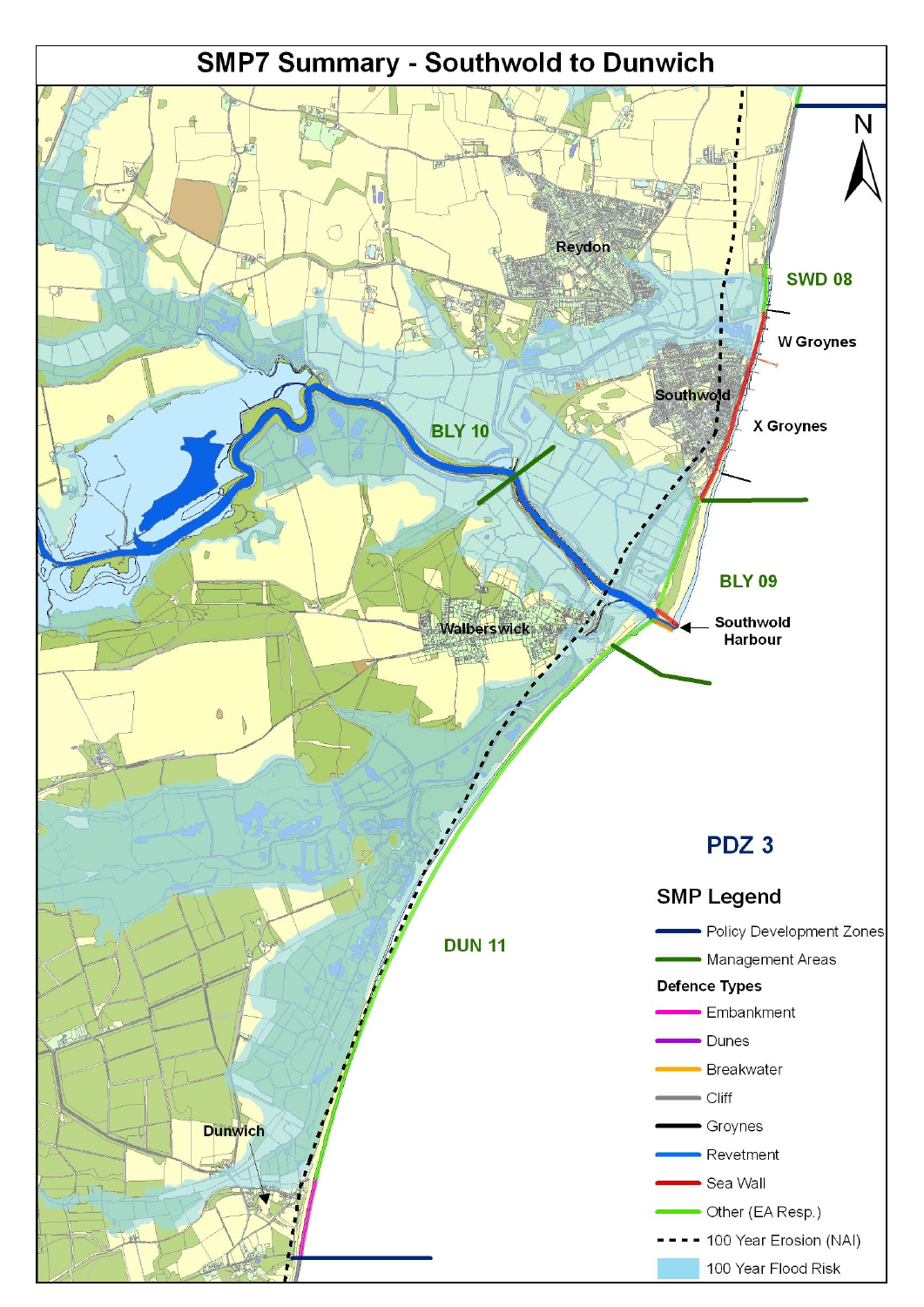

#### **Management Responsibilities**

WDC/SCDC: Swd 8.1; Swd 8.3; Bly 9.2; Dun 11.4

#### WDC/SCDC Assets:

Swd 8.3 Concrete sea wall with steel sheet piled toe and concrete apron, timber groynes with rock armour protection,

Bly 9.2 Concrete wall with rock revetment and concrete armour units, steel pile and timber fender

Bly 9.5 Concrete recurved wall

Dun 11.4 Groynes comprising sand bags wrapped in geotextile

EA: Swd 8.2; Bly 9.1; Bly 9.3 to Dun 11.3

EA Assets:

Swd 8.2 Easton Marshes recurved sea wall with stepped apron

### **SMP Information**

Area vulnerable to flood risk: Approx. 15,947,000m² No. of properties vulnerable to flooding: 191

Area vulnerable to erosion: Approx. 1,830,000m² (2105 prediction – no defences) No. of properties vulnerable to erosion: 527

Vulnerable infrastructure / assets:

Buss Creek, Boating lake, Southwold Pier, Lighthouse, Havenbeach marshes, Caravan Park, Alfred Corey Museum, Southwold harbour/North Pier, RNLI station, Blyth Estuary, Westwood/Dingle marshes, Greyfriars Wood / Priory, Dunwich cliffs

## **SMP Objectives**

- $\triangleright$  To maintain Southwold, Reydon and Walberswick as viable commercial centres and tourist destinations in a sustainable manner;
- To develop and maintain Southwold's Blue Flag beach;
- To sustain recreational opportunities of beaches and associated facilities;
- $\triangleright$  To maintain the character, commercial and recreational activities, and navigation to Southwold Harbour and associated area;
- $\triangleright$  To maintain the cultural value of Southwold and the Blyth Valley;
- $\triangleright$  To support adaptation by the local coastal communities, including Dunwich;
- $\triangleright$  To maintain Dunwich as a viable community:
- $\triangleright$  To maintain the regional transport link and transport links throughout the area;
- To support adaptation of agricultural interest;
- To maintain important heritage and archaeological value
- To maintain biological and geological features in a favourable condition, subject to natural change and in the context of a dynamic coastal environment;
- $\triangleright$  To support appropriate ecological adaptation of habitats.